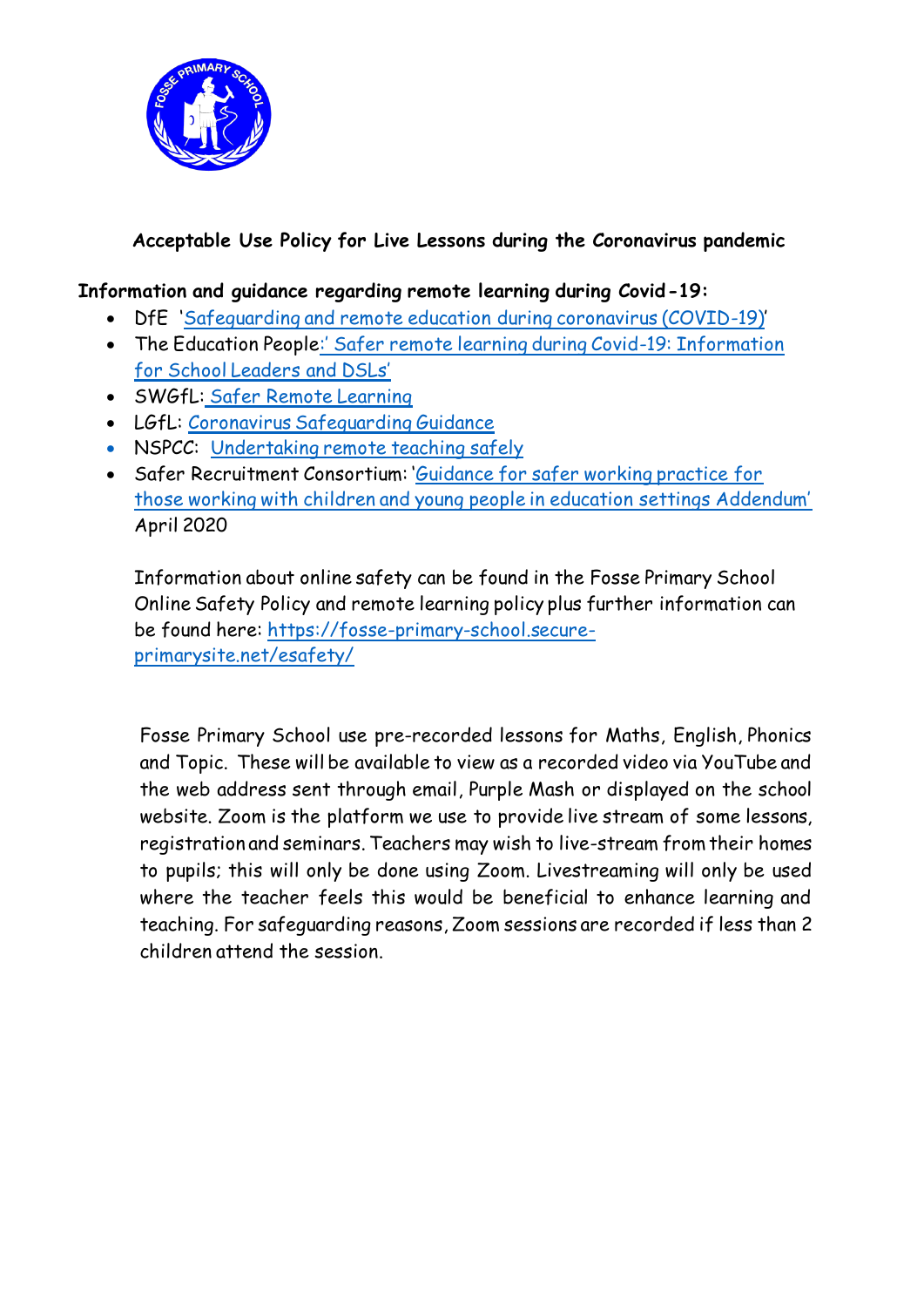

## **Staff**

- 1. Staff will host recorded and/or live lessons where and when they find this will enhance the learning experience for the pupils of Fosse Primary School.
- 2. If recorded and/or live lessons are used these will be for up to 4 hours daily.
- 3. Staff will send the invite to the pupils for the live lesson the morning of the scheduled lesson.
- 4. Staff will be dressed appropriately and remain professional throughout the video.
- 5. Staff will ensure no other family members are on view of the camera.
- 6. Staff will ensure they conduct all videoing with a plain background.
- 7. Staff will not communicate with pupils outside the hours of 8.50am to 3.00pm.
- 8. Videos with less that two children attending **must** be recorded or have another member of staff present for safeguarding purposes.
- 9. No video lessons will be planned one-to-one without prior agreement with the SLT.

# **Pupils**

- 1. Staff will not communicate with pupils outside the hours of 8.50am to 3.00pm; we do not expect you to be working outside of these hours.
- 2. Pupils must be dressed appropriately for the duration of the video lesson.
- 3. Pupils must remain on mute until invited to speak.
- 4. Pupils should be ready and waiting at the starting time of the lesson this means work out ready, with writing equipment ready and join the lesson on Zoom.
- 5. Pupils are prohibited from recording, capturing/screen grabbing content from the video call or taking photos.
- 6. Pupils should remain in a public part of their house wherever possible.
- 7. Devices should not be used in the bathroom or anywhere in the house your parent's do not give permission.
- 8. Pupil accounts will be monitored for any misuse.
- 9. Pupils may have their school accounts suspended temporarily if they behave inappropriately.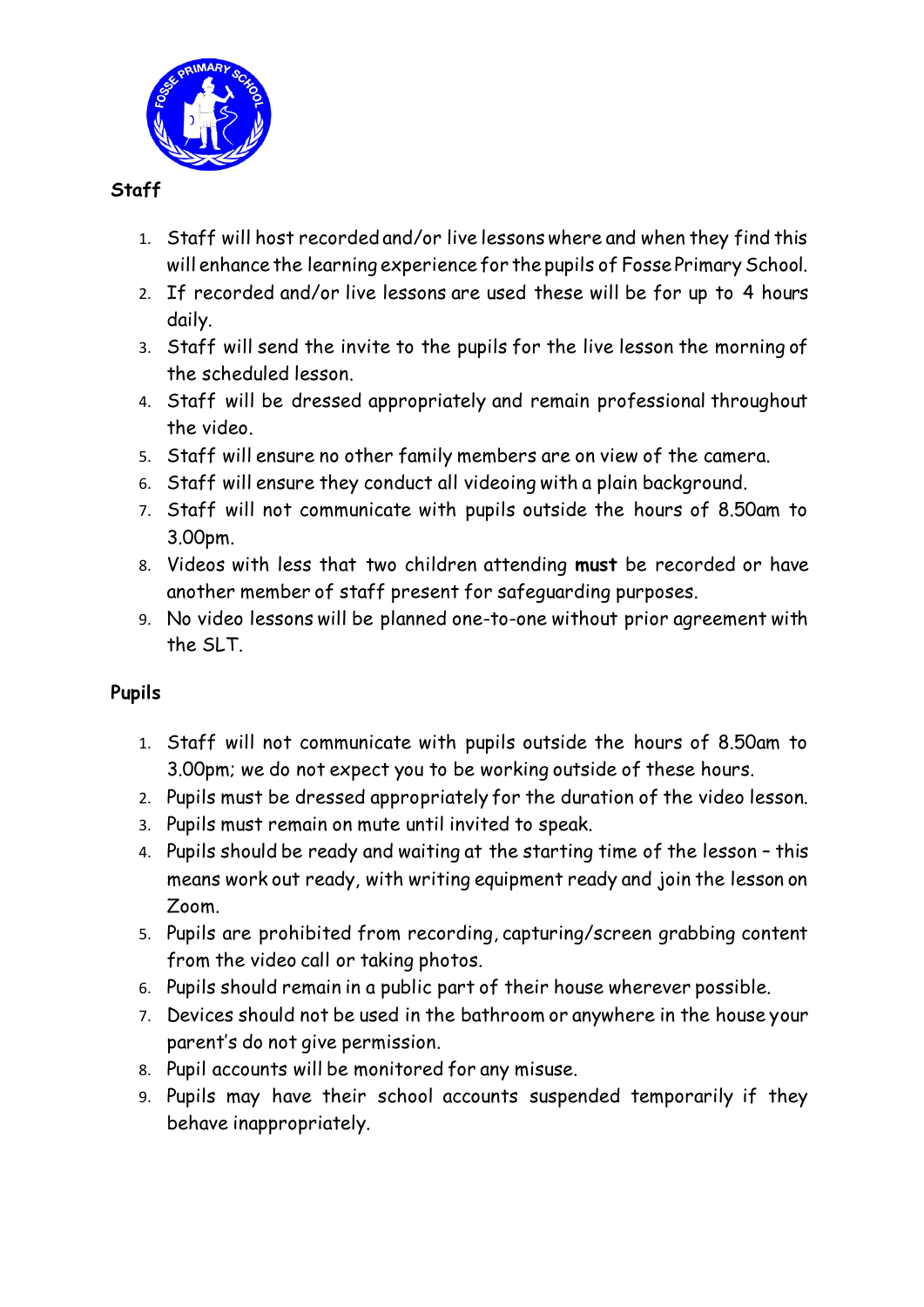

#### **Parents**

- 1. Parents should ensure their child is appropriately dressed for sessions.
- 2. Parents should ensure that their child is aware of the need to behave in a session delivered by video link in the same way as if they were in school with the member of staff. If a pupil is behaving inappropriately, parents will be informed and action taken if deemed appropriate.
- 3. Parents should ensure other family members are out of camera shot and do not contribute to the video call – discussion should between member of staff and pupils.
- 4. Parents should ensure their child is familiar with how the whole process works. We do recommend that an adult is present nearby to assist login as well as any other support that may be needed during the live lesson.

Guidance and support for Parents and Carers

Video-conferencing uses a lot of power, it's a good idea to keep devices plugged into the mains power.

Do a practice run: Role-playing is a great way to prepare your child for what's expected in the video class environment. If you have two devices, you can set yourself up on the platform they'll be using, or just use FaceTime and video-chat as if you're leading the class. Pretend you're the teacher and send your child an invite for a meeting.

Set expectations for how your child should conduct themselves on camera: Face the screen; mute yourself when you're not speaking; unmute yourself when you're ready to talk; turn off the camera if you need to blow your nose; etc.

Pupils should behave appropriately when learning by video, just the same as if they were in class.

Assemble necessary equipment: Pupils may need earphones, a microphone, and paper and pencils to take notes.

Choose a neutral background: Broadcasting from the bedroom is a little intimate for a class setting. If they must, help them carve out a space where they can have peace and quiet but that doesn't convey too many personal details.